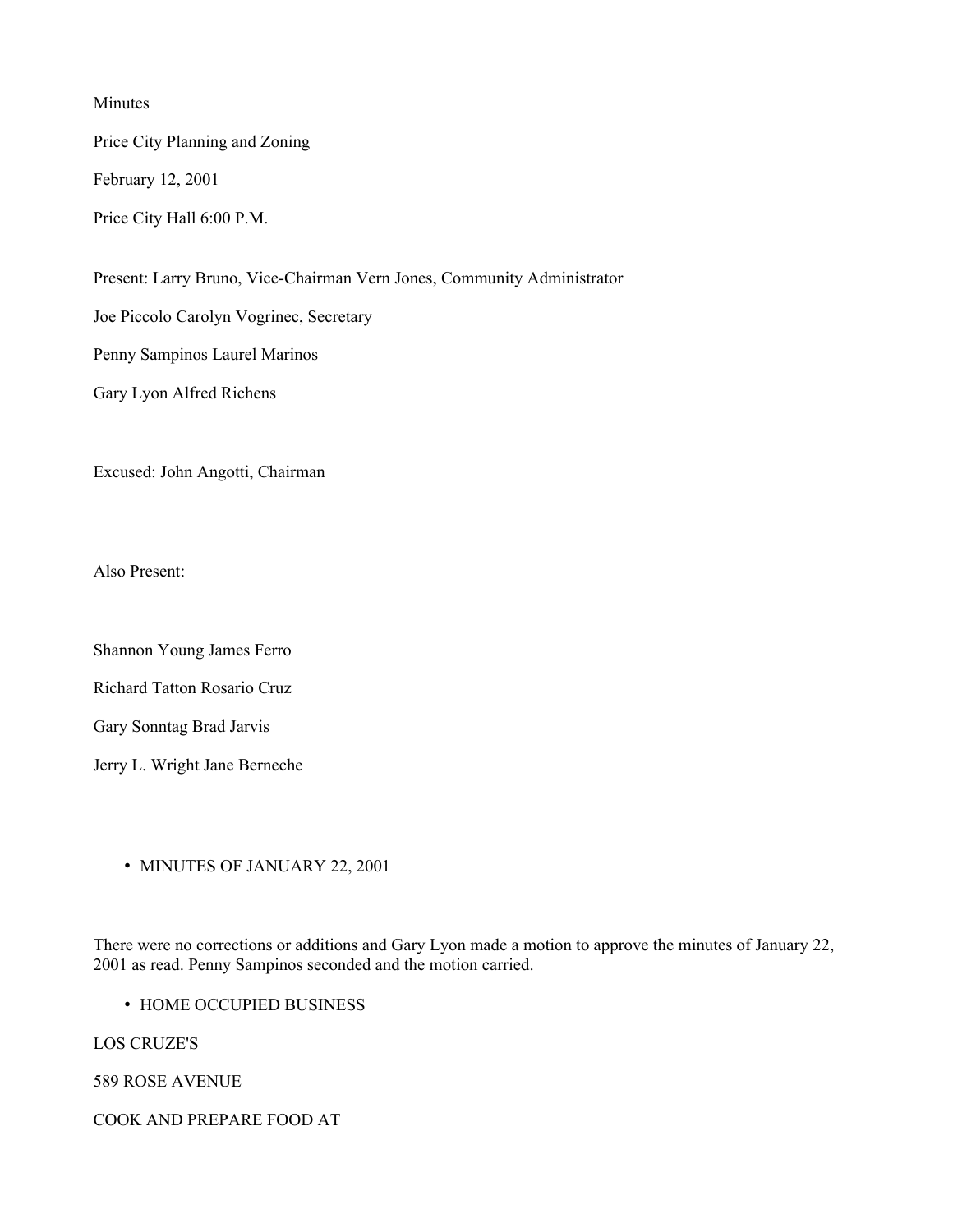#### HOME FOR DELIVERY TO CUSTOMERS

Ms. Cruze appeared before the Commission explaining the nature of her business. She will cook and prepare burritos in her home and sell them to local businesses during break hours. She has a Food Handlers Permit but will not sell food out of her home. There were no concerns and Gary Lyon made a motion to forward a favorable recommendation to Price City Council for the Home Occupied Business of Los Cruze's - Rosario Cruze. Laurel Marinos seconded and the motion carried.

Price City Planning and Zoning

Minutes of February 12, 2001

Page -2-

### • HOME OCCUPIED BUSINESS - OFFICE USE ONLY

#### FOREVER MUSIC

#### 275 SOUTH 1600 EAST, #15

#### PIANO SERVICES AND TEACHING

#### SHANNON YOUNG

Ms. Young told the Commission she has produced CDs of her piano music at studios in Salt Lake City. She will not store the CDs at home, but has a distributor who stocks and maintains the CDs in music stores. She also has 21 piano students and does her teaching at Brienholt Music Store. Joe Piccolo asked if she lived in an apartment complex and, if so, was the piano allowed by the landlord. Ms. Young indicated she has approval for the piano, but to comply with the requirements, had to acquire a post office box and have all mail sent to that address. There were no further questions and Joe Piccolo made a motion to forward a favorable recommendation to Price City Council for the Home Occupied Business - Office Use Only - Forever Music - Shannon Young. Penny Sampinos seconded and the motion carried.

#### • HOME OCCUPIED BUSINESS - OFFICE USE ONLY

#### A-Z TECH CARTRIDGES

#### 276 NORTH 100 WEST

### SUPPLY INK, TONER & LASER CARTRIDGES

JANE BERNECHE

Ms. Berneche indicated she will be selling new and rebuilt cartridges to businesses for computers, printers and copiers. She will contact the customer at his business and the order will be made in person or by phone. There will be no walk-in business or inventory. There were no questions or concerns and Gary Lyon moved to forward a favorable recommendation to Price City Council for the Home Occupied Business - Office Use Only - A-Z Tech Cartridges - Jane Berneche. Alfred Richens seconded and the motion carried.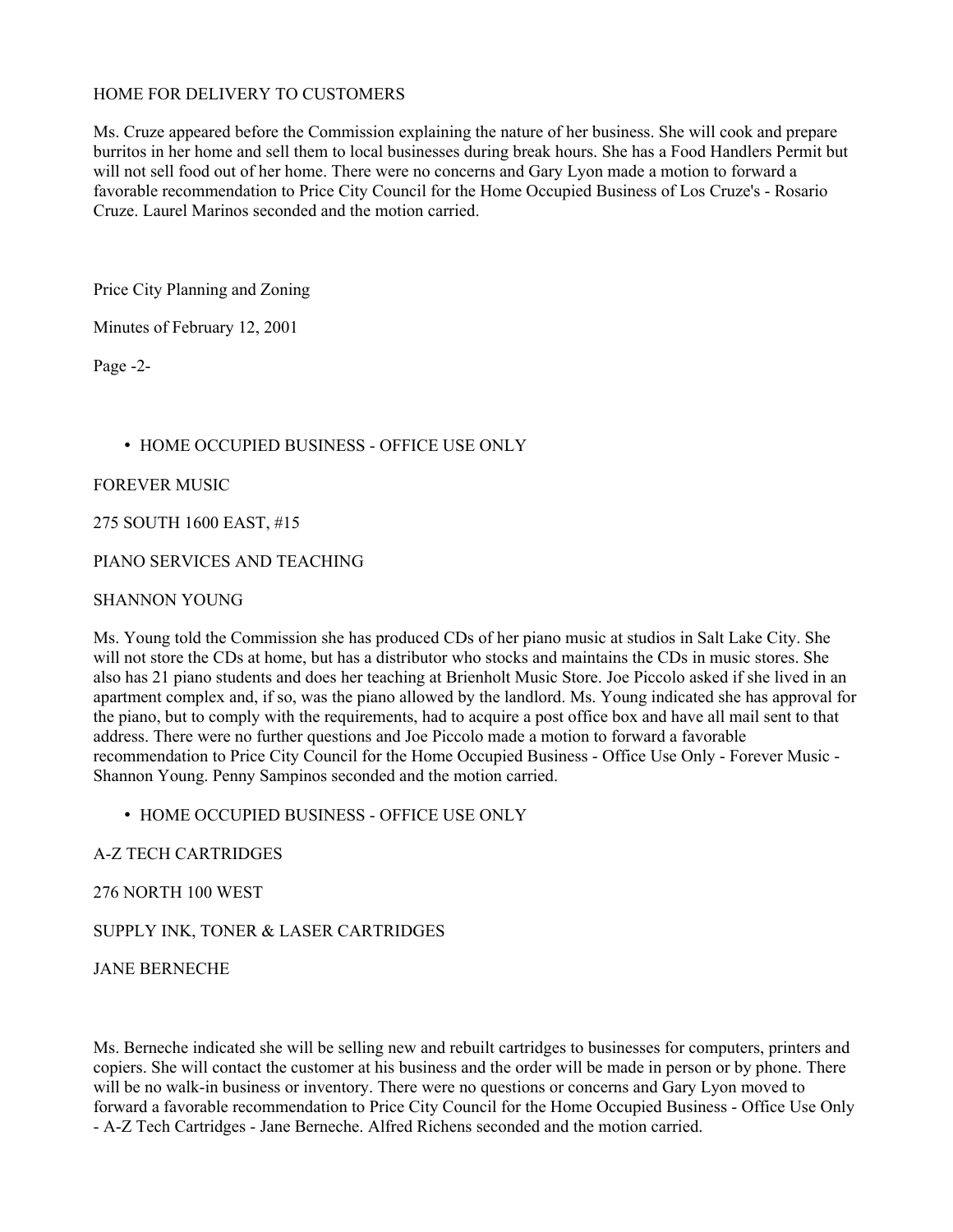Price City Planning and Zoning

Minutes of February 12, 2001

Page -3-

# • CONDITIONAL USE PERMIT

## JAMES A. FERRO, PhD-CLINICAL PSYCHOLOGIST

## 373 SOUTH CARBON AVENUE, #138

## OFFICE LOCATION IN THE BTAC

Dr. Ferro has a practice in Moab, but will be working in Price one or two days a week, sharing an office with another psychologist in the BTAC. He feels there will be a good client base because of insurance participation. There were no concerns and Alfred Richens made a motion to forward a favorable recommendation to Price City Council for the Conditional Use Permit - James A. Ferro, PhD - Clinical Psychologist. Laurel Marinos seconded and the motion carried.

• CONDITIONAL USE PERMIT

# PRICE MUNICIPAL CORPORATION

# CITY HALL BLOCK PARKING LOT

### 150 EAST 100 NORTH

# PARKING LOT RECONSTRUCTION

Mr. Piccolo said City projects were exempt from Planning Commission Approval. Mr. Sonntag explained they still wanted to present the project. Engineering Assistant Jerry Wright referred the Commission to the Master Plan in their packet, explaining the existing parking lot is in bad condition with a variety of drainage problems on the north side of the museum as well as bad asphalt. There is also a parking problem with the RVs and buses maneuvering in the lot. They plan to tear out the existing asphalt as shown and replace it with new pavement, curb and gutter and sidewalk and create a landscaped island area. The marquee will be located in the landscaped area. A waterway will catch the water and drain it to a catch basin on100 East. They will re-do the entrance into the museum, putting an ADA accessible ramp around the dinosaur statue. Both the CEU Museum and the Price City Police Departments have given input and are happy with the proposed improvements. Gary Lyon asked if the island would still allow trailers, RVs, buses, etc. to access the parking lot. Mr. Wright showed the newly designated 40 foot long parking stalls which will accommodate these vehicles. There will be a right turn only indicator on the exits, eliminating any conflict on 100 North. Gary Lyon asked how many parking spaces would be lost to accommodate the island. Mr. Wright indicated no parking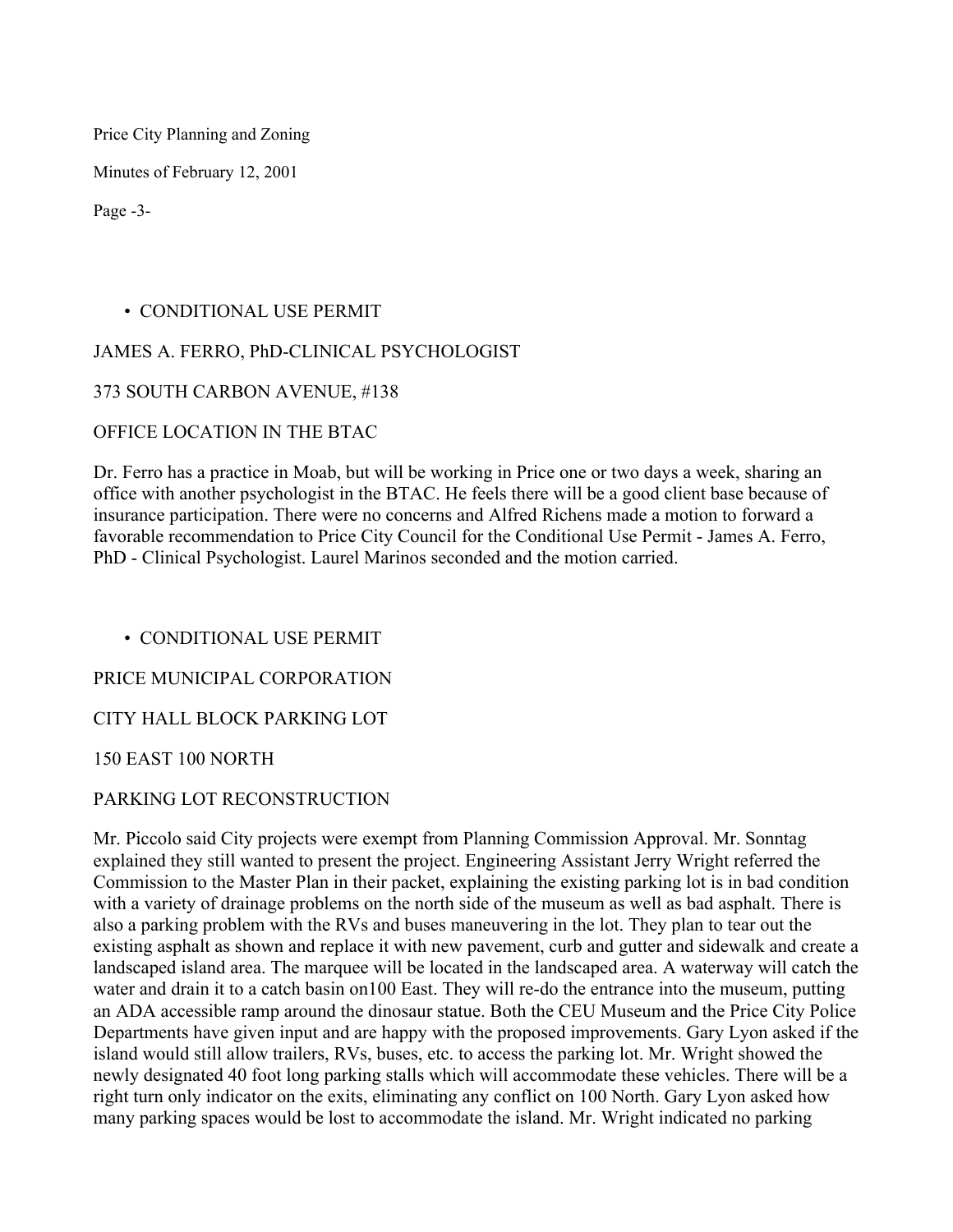spaces will be lost because additional parking spaces have been added in other areas of the parking lot. There are still over 100 single stalls.

Price City Planning and Zoning

Minutes of February 12, 2001

Page -4-

# (CITY HALL BLOCK PARKING LOT, CONTINUED)

Mr. Wright called attention to the lighting plans. Lighting will be completed in the future, but conduit will be run now. Mr. Piccolo asked if conduit would be run for future expansion. City Engineer Gary Sonntag indicated development to the west is not quite clear at this time because the status of the Central School Building is uncertain. The existing utilities in the ground - power, telephone and fiber optics, were a large factor in the determination of this design, as well as the drainage. They could not dig further down and relocate the utilities as it would increase the cost of the project. Tonight's plans are the fourth or fifth revision made in order to get things to work. They will now be able to accomplish a positive flow so the water will not pond in front of the museum entrance. The percent of slope is slightly above  $\frac{1}{2}$ %, which isn't a great deal, but at this time, there is no positive flow. In the winter time, the museum's north parking lot is in the shade and the City and the Museum will have to be diligent in keeping the snow removed so there will be no more water melting there than is needed. The exit door on the east half of the Museum played a big part in this decision. They had to hook into that elevation in order to get the water to flow away from the exit door. All sidewalk and gutter now in place will be removed and rebuilt in order to accomplish this. When this project is being done, they will remove the existing two lights by the Police and Fire Station and will install, on the wall of the Police and Fire Station, flood lights along with two or three flood lights on the Central School Building to light the parking lot. This is a temporary lighting solution until it is economically feasible to install lighting in the center island. They invision using the old downtown streetlights, if it is practical to restore them, or if not, something newer that resembles the old fashioned look. However, until that can be funded, this temporary solution will be used and will be better than what is now in place. As mentioned before, in front of the museum, there is a concrete landing, also to be removed and replaced with ADA accessible ramps on either side of the dinosaur statue. They will then paint a striped island around that to improve pedestrian safety as people are loading and unloading in vehicles.

Jerry Wright explained the Museum has discussed the possibility of future expansion and the most probable area would be to the west. He explained the possibilities involved should the Museum decide to expand, but indicated they will not proceed further to the west until the Museum has decided their course of action and a decision has been made concerning the Community Center. They anticipate the parking lot construction start date as the middle of April with completion around the end of June. The new construction will be stopped 15 to 20 feet just short of the Central School Building.

Price City Planning and Zoning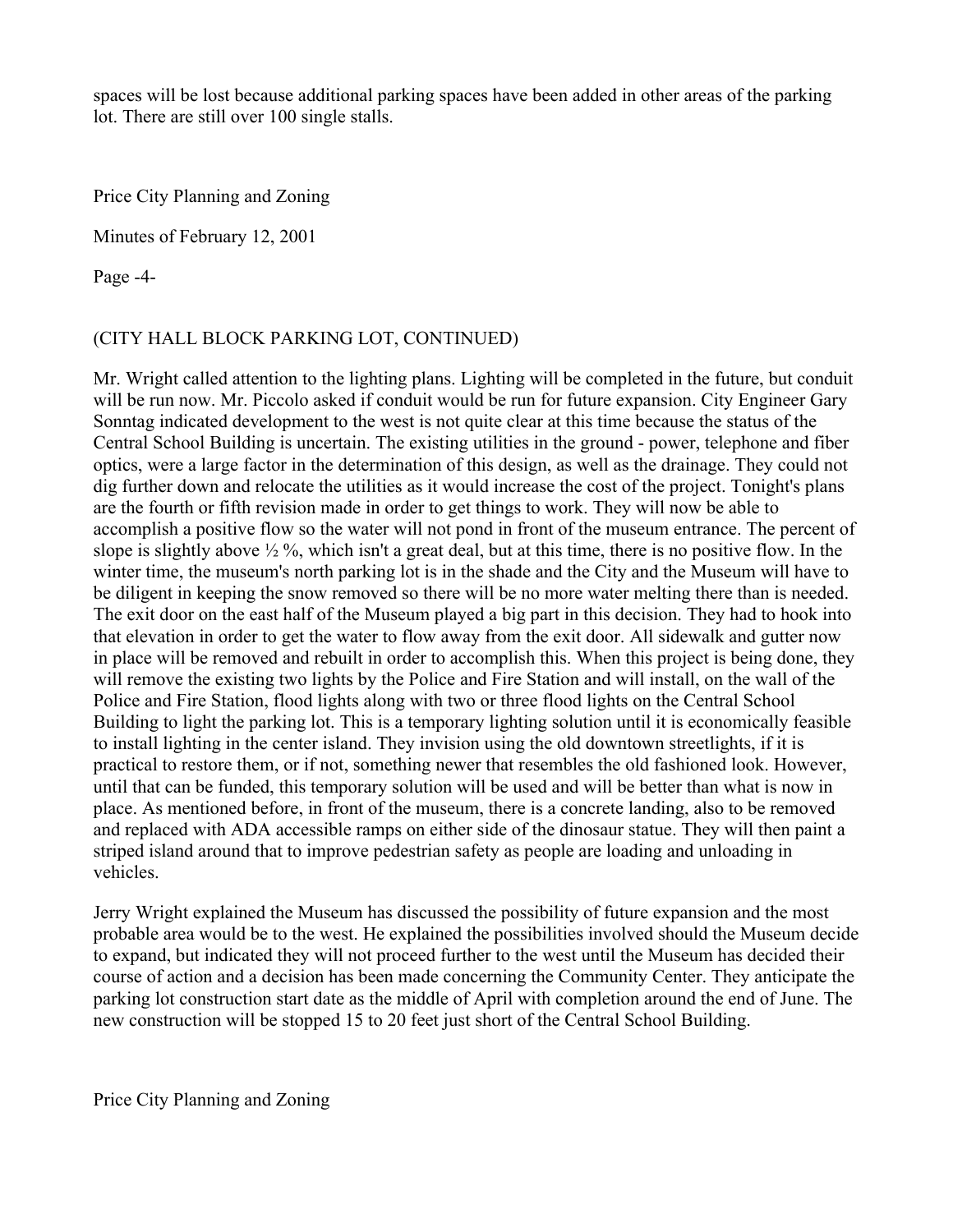Minutes of February 12, 2001

Page -5-

# (CITY HALL BLOCK PARKING LOT, CONTINUED)

Gary Lyon asked who owned the Community Center Building and what might become of it. Mr. Piccolo indicated Price City is the owner of the building and there are some structural problems, so the disposition is not yet known.

Larry Bruno asked if the car poolers would still be allowed to park in the lot. Mr. Sonntag said Price City will try to provide another location for them to park so this area will be available to tourists and downtown shoppers. Gary Lyon asked what site would be available for the car poolers. Mr. Sonntag indicated they had discussed talking with the management company of the shopping centers, Castle Rock Square and Creek View Center, to see if they would be allowed to park there. Beyond that, possibly building another parking lot - one has already been proposed at 600 South and 200 West. A short discussion was held on the availability of parking area within the City. Once construction is initiated, the car poolers will be asked to find another location to park and the City will try to provide them with a solution. The parking lot reconstruction will be completed before the work on Main Street begins.

The Commission indicated their favor and support of this project and Joe Piccolo moved to forward a favorable recommendation to Price City Council for the Conditional Use Permit for the City Hall Block Parking Lot. Gary Lyon seconded and the motion carried.

# • CONDITIONAL USE PERMIT

PRICE MUNICIPAL CORPORATION

400 WEST PARK

400 WEST MAIN STREET

PARK CONSTRUCTION

Price City Engineer Gary Sonntag made the presentation for this item and referred Commission Members to their site drawing. Under the direction of the Price Redevelopment Agency, Price City has initiated a design, preparations, plans and specifications for a park at the above address. Generically, they are calling it the 400 West Park, but it will probably be renamed at a later date. Traditionally, this park has always been used as a miniature rest stop - it has picnic tables, trees and garbage cans and, at one time it had a RV Dump. It does not have restroom facilities.

Price City Planning and Zoning

Minutes of February 12, 2001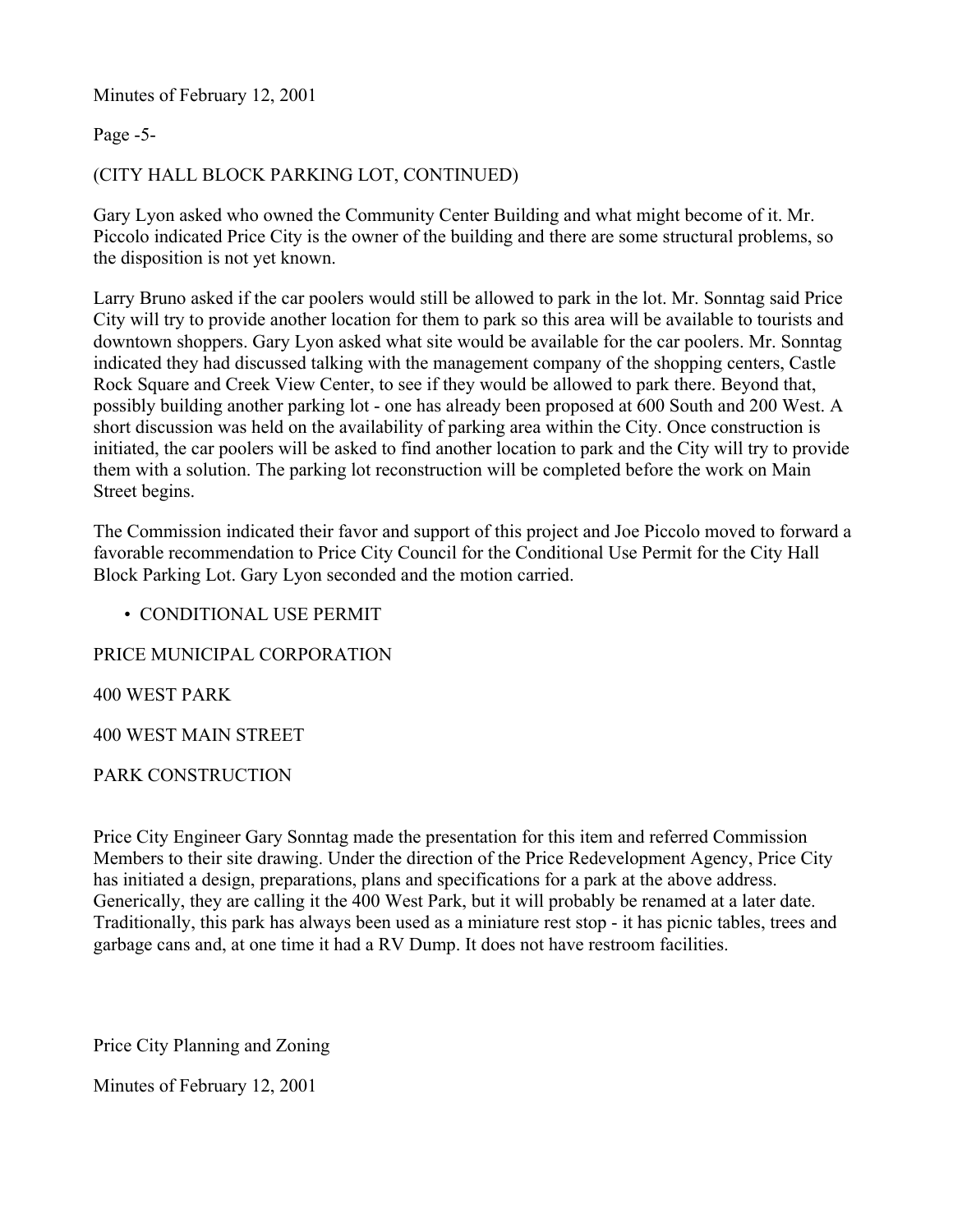Page -6-

## (CONSTRUCTION OF 400 WEST PARK, CONTINUED)

Price City Staff and Officials, along with the Travel Council and Chamber of Commerce, met to try to find out what was wanted and needed for this park.

Some items coming from this discussion were a nice parking area that could also be used to allow large vehicles to turn around, with a cul-de-sac large enough to be closed off and used for special events.

The frontage roadway along the property will be eliminated from public use. The City has secured an agreement with UDOT for landscaping from the interchange all the way to 200 West. The roadway belonging to Carbon County will be vacated and acquired by Price City so it can be removed and the park can be expanded as shown on the plan. A portion of the road (east) will be left intact so Castle Country Oil can utilize it for their business, as an exit. Removable barriers will be installed to deter other traffic from entering and leaving through the park. Another feature was a fountain, which created much discussion. The idea was presented as a dripping fountain, approximately 5 to 6 feet high. Red rock slabs would be laid cris-cross and the water would drip down off the edges. In the bottom, and out of sight, would be a grate where the water would run down and into a container and then be recycled. This design would be relatively maintenance free. Other sandstone blocks would be laid on end, in a circular pattern with a "Welcome To Price" sign. Downtown business will be within walking distance. The park can be used as a trailhead, giving directions to areas in town.

To make this area maintenance-free, they plan to minimize the amount of grass. The only grass in the park will be confined to the circular area and the rest will be a low water, drought-resistant grass, commonly called Buffalo Grass. There will be flat stone pavers on which to walk, picnic tables, new trees, bushes and flowering plants. Existing trees will also be used. There is also an area designated for use by pets. It will not be fenced, so pet owners will have to remain there with their pets on a leash. Fire hydrants will be included in the pet area to encourage the use of this designated facility.

Price City Planning and Zoning

Minutes of February 12, 2001

Page -7-

# (CONSTRUCTION OF 400 WEST PARK, CONTINUED)

This park is intended to be a passive, enjoyable and pretty park. The Committee feels they have not gone overboard but have addressed the features that should be in a park such as this. This park is estimated at \$325,000.00 and Mr. Sonntag detailed the costs. The Redevelopment Agency has budgeted for this project, but not the entire amount - this year. Their intentions are to have the base bid set so the parking lot, all the sidewalks and the restroom can be constructed. Everything else will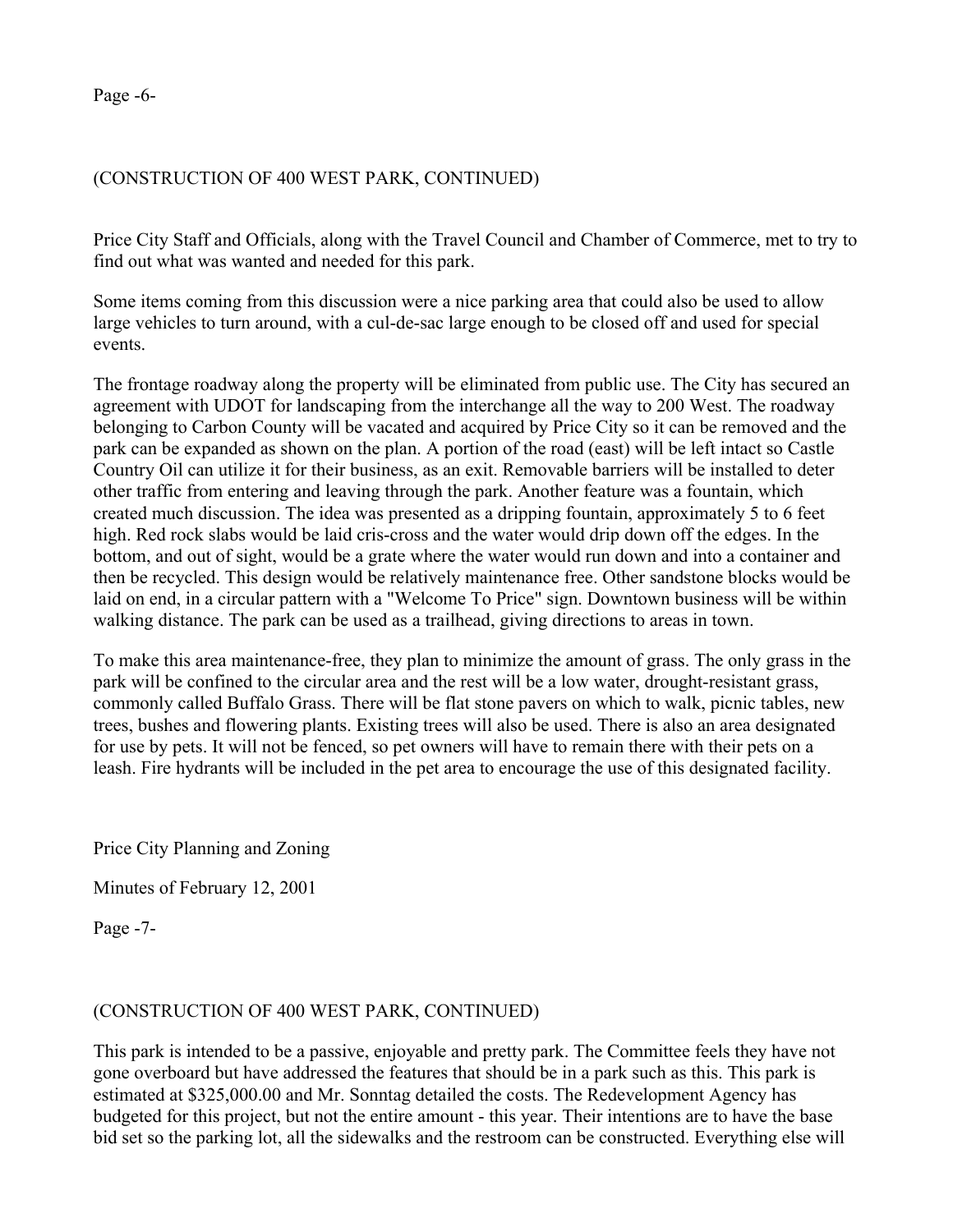be listed as an deductive alternate. This will provide an opportunity to get a bid and obtain a cost. Then, as funds become available, it will be built. The parking lot, sidewalks and restroom will be in by June 30, 2001. Gary Lyon asked if the City was planning on building a bicycle park area. Vern Jones indicated a bicycle area would be built in another location. Joe Piccolo asked if the park was far enough from the freeway to apply for any type of trailhead, entrance or beautification funding by the Highway Commission. Mr. Sonntag indicated Price City had applied for funding for this type of project several years ago and it was denied because they viewed this as a rest stop. Vern Jones stated the City had made two applications. They seem to be more attracted to applications that are bicyclepedestrian path oriented, so the City may yet get a path into the park, along with some accent landscaping along side of it. There was some discussion on whether or not to re-apply for these funds since there is no overnight stopping and the use has changed.

There is some concern from the Police Department regarding the park restroom and its proximity to the railroad tracks. It will be open year round and heated and could become home away from home for transients. The City may have to find ways to deal with these problems as they arise.

Mr. Sonntag completed his presentation, indicating the funding will come from the Redevelopment Agency with Price City doing the management. There were no further questions or concerns and Gary Lyon moved to forward a favorable recommendation to Price City Council for the Conditional Use Permit - Price Redevelopment Agency - Construction of 400 West Park. Penny Sampinos seconded and the motion carried.

Price City Planning and Zoning

Minutes of February 12, 2001

Page -8-

• STAFF

# **■ DISCUSSION ON FOUR-WAY STOP SIGNS**

### AT 400 EAST AND 100 NORTH

# ALFRED RICHENS

Mr. Richens asked Price City Engineer Gary Sonntag if there had been any effort to re-evaluate the effectiveness and need of the four way stop on 400 East and 100 North since it was installed. Mr. Sonntag indicated they have not done any on-site survey since it was initially installed. Mr. Richens told the Commission he had parked there on a couple of occasions during the week on different days for an hour or more. It was anticipated that with the coming of the new McDonalds Restaurant, it would generate a lot of additional traffic from the high school and college area. However, he does not see it all happening. Mr. Piccolo said one of the aspects enhanced by the new four way stop is that, prior to the time of it's existence, there was somewhere close to nine accidents involving multiple